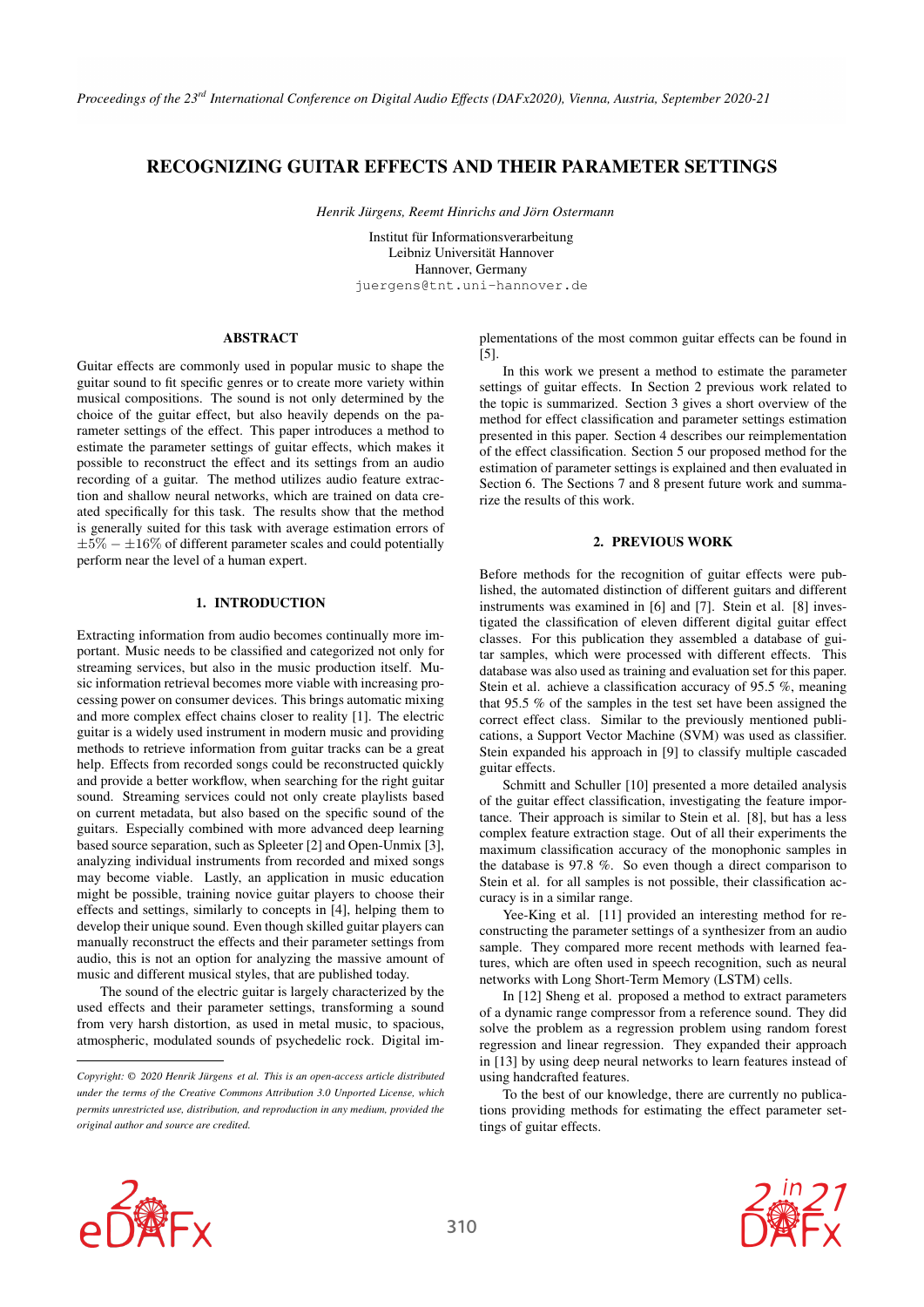Proceedings of the 23<sup>rd</sup> International Conference on Digital Audio Effects (DAFx2020), Vienna, Austria, September 2020-21

### 3. OVERVIEW

<span id="page-1-0"></span>The approach that is proposed in this paper for extracting the guitar effect and its parameter settings is displayed in Figure [1.](#page-1-2) First, the effect class needs to be determined. Afterwards, the effect parameters can be estimated for this specific effect. This approach allows to design specific algorithms for each effect class.

<span id="page-1-2"></span>

Figure 1: *Pipeline for determining the guitar effect and its settings*

## 4. GUITAR EFFECT RECOGNITION

<span id="page-1-1"></span>The ten guitar effects of the database [\[8\]](#page-5-9) can be split into the three categories: Nonlinear effects, ambience effects and modulation effects. Additionally, there is one extra class which contains the unprocessed samples and samples that have been processed with an equalizer to further diversify the sounds. Thus, all eleven classes contain the same amount of processed guitar samples. A list of all effects and their categories can be found in Table [1.](#page-1-3)

Table 1: *List of effect classes in the database and their category*

<span id="page-1-3"></span>

| Category   | <b>Effect Classes</b>                     |
|------------|-------------------------------------------|
| Nonlinear  | Distortion, Overdrive                     |
| Ambience   | Feedback Delay, Slapback Delay, Reverb    |
| Modulation | Chorus, Flanger, Phaser, Tremolo, Vibrato |
| Clean      | Unprocessed & Equalized                   |

There are 624 monophonic samples, containing all pitches of the guitar until the 12th fret in standard tuning, recorded by using two different guitars and two different pickup settings each. Additionally, 420 polyphonic samples are part of the database, covering various intervals and chords spread over the guitar neck, also using the same two guitars and two pickup settings. These 1044 samples have been processed with 3 parameter settings of every effect, resulting in roughly 16 hours (excluding silence) of 2 second clips or about 34,500 samples respectively. To avoid bias, the guitar samples need to be peak normalized before feature extraction, since the audio level could allow the classifier to draw a conclusion on the effect class.

For training as well as the prediction of new samples, four steps are incorporated, as shown in Figure [2.](#page-1-4) The silence is cut from the beginning of the samples. This is achieved using onset detection to find the start of the played note. With the Librosa [\[14\]](#page-6-6) implementation of the onset detection, only the strongest onset must be detected. This can be achieved by setting the pre max

<span id="page-1-4"></span>

Figure 2: *Processing pipeline for recognizing guitar effects*

and post max values to 20000 samples each. This is especially important since some of the polyphonic samples do have less than half a second of silence in the beginning. Several features are then extracted. A complete list of the used audio features can be found in Table [2.](#page-2-1)

The frameworks Librosa [\[14\]](#page-6-6) and a Python interface for Praat [\[15\]](#page-6-7) have been used for feature extraction. All features that are extracted with Librosa use a Hann window with a length of 2048 samples and 25% overlap. The features extracted with Praat use a window length of 2352 samples (four periods of the lowest frequency 75 Hz) at a sample rate of 44.1 kHz. For each window, four values are calculated, oversampling the resulting time series by a factor of four. The harmonics to noise ratio is calculated only once for the whole guitar sample. Besides the time series, deltas, local estimates of the derivatives, of those time series are used, a combination of which has proven itself very useful in the work of Schmitt and Schuller [\[10\]](#page-6-1). Beyond the features from Praat and Librosa, an additional feature is extracted, which tracks the unwrapped phase of the maximum frequency bin of a short-time Fourier transform. In line with the results of Schmitt and Schuller, we have found that modulation effects, especially the phaser, are the hardest to classify. Thus, we implemented a new feature to detect modulations of the phase, assuming that the unwrapped phase of the maximum frequency bin is approximately linear if the sample is not processed with modulation effects.

Every extracted feature is then processed with several functionals, mappings from time series to scalars, to obtain scalar values, which can be consolidated in a vector for the SVM from the framework Scikit-learn [\[16\]](#page-6-8). This allows classification independent of the length of the input signal under the condition that the input signal only contains one onset, since more onsets radically change those functionals tracking the gradients of audio features. All used functionals can be found in Table [3.](#page-2-2) For the Fast Fourier Transform (FFT)-Functional, the audio feature time series is filled up with zeros to a length of 1024. The maximum of the interpolated spectrum is then used to estimate whether an audio feature is periodic and to what extent. Modulation effects generally lead to periodic audio features, since they modulate either pitch, phase, amplitude or a combination of those periodically.

With 12 functionals and 54 time series audio features and one scalar audio feature, the input vector for the SVM has a size of  $12 \cdot 54 + 1 = 649$ . Since we used less functionals and features than Schmitt and Schuller, the input vector of our SVM is only a tenth of the size, resulting in much faster training times, since the



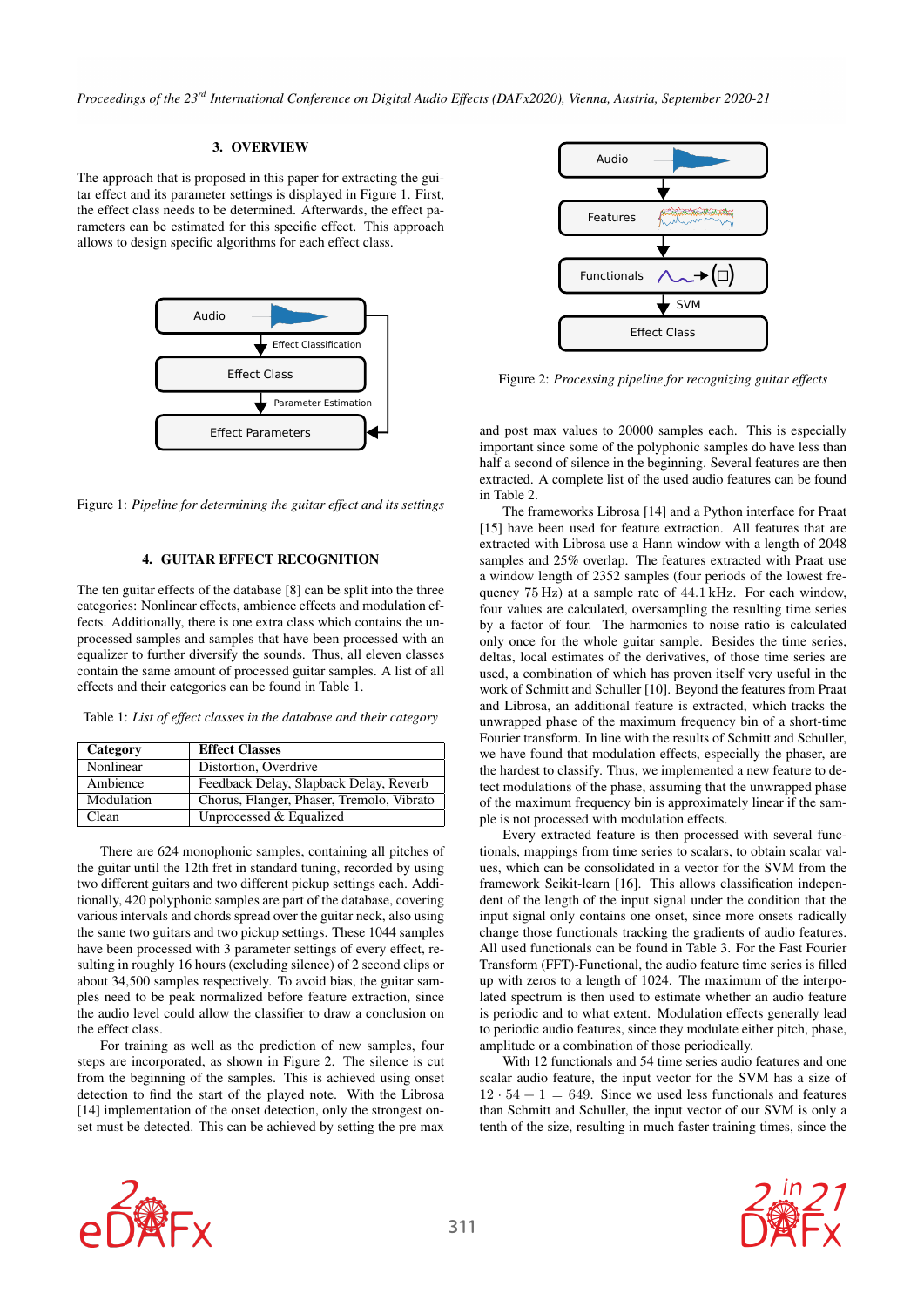<span id="page-2-1"></span>

| <b>Feature</b>           | Framework | <b>Time Series</b> | <b>Delta</b>    |
|--------------------------|-----------|--------------------|-----------------|
| # Features / Frame       |           |                    |                 |
| Mel Frequency Cep-       | Librosa   | Yes                | Yes             |
| stral Coefficients       |           |                    |                 |
| $20+20\Delta$            |           |                    |                 |
| <b>Spectral Contrast</b> | Librosa   | Yes                | N <sub>0</sub>  |
|                          |           |                    |                 |
| Zero Crossing Rate       | Librosa   | Yes                | Yes             |
| $1+1\Delta$              |           |                    |                 |
| Root Mean Square         | Librosa   | Yes                | Yes             |
| Energy                   |           |                    |                 |
| $1+1\Delta$              |           |                    |                 |
| Unwrapped<br>Phase       | (None)    | Yes                | N <sub>0</sub>  |
| of Maximum<br>Fre-       |           |                    |                 |
| quency Bin               |           |                    |                 |
|                          |           |                    |                 |
| Pitch Curve              | Praat     | Yes                | N <sub>0</sub>  |
| 1                        |           |                    |                 |
| Voiced Probability       | Praat     | Yes                | N <sub>0</sub>  |
|                          |           |                    |                 |
| Harmonics to Noise       | Praat     | N <sub>0</sub>     | $\overline{No}$ |
| Ratio                    |           |                    |                 |
|                          |           |                    |                 |

Table 2: *Used audio features for guitar effect recognition*

Table 3: *Used functionals and number of scalar values as output of the functionals*

<span id="page-2-2"></span>

| <b>Functional</b>                              | # Scalars |
|------------------------------------------------|-----------|
| Maximum                                        |           |
| Minimum                                        |           |
| Average                                        |           |
| <b>Standard Deviation</b>                      |           |
| 2 Linear Regression Coefficients + Residual    |           |
| 3 Quadratic Regression Coefficients + Residual |           |
| Maximum of FFT                                 |           |
| Sum                                            |           |

training time for SVM scales at least quadratically with the input vector size [\[17\]](#page-6-9). This allows for more flexibility through shorter testing cycles for new features. Despite the smaller input vector, similar results were achieved, classifying the guitar samples with an accuracy of 94.85 %.

We have also investigated the feature importance using an extra trees classifier [\[18\]](#page-6-10) to determine the most important scalars within the 649-dimensional input vector for the SVM. In another experiment, we excluded each feature and each functional to train and evaluate again and then measure the accuracy difference. In those evaluations, the lower Mel Frequency Cepstral Coefficients (MFCC), Root Mean Square (RMS) and Spectral Contrast and their deltas were the most important features and the FFT, max, min, standard deviation and linear regression were the most important functionals. This provided a good insight for selecting the features for the estimation of effect settings.

## 5. ESTIMATION OF EFFECT SETTINGS

<span id="page-2-0"></span>We first attempted to apply our reimplementation of the approach of [\[10\]](#page-6-1) to the parameter estimation. Therefore, the gain parameter of the distortion effect was quantized into five classes, each covering an interval of 0.2 of the parameter range from 0.0 to 1.0. We then applied our reimplementation of the effect classification to classify the intervals of the parameter range. This way a classification accuracy of 66% was reached. Despite that, when adding the error, that results from quantizing the parameter range into classes, onto the estimation, the overall result was of similar accuracy as assuming random settings. Therefore it was necessary to develop a new method for the effect parameter estimation.

When developing the method for estimating the effect settings, we first investigated whether it is possible to separate effect settings by a certain feature. For this investigation, we chose the distortion effect with the three settings that were already included in the database. We were able to classify those three settings with a linear SVM using only the two linear regression coefficients of three MFCC with 98 % accuracy. Based on these encouraging results we decided to investigate whether a more precise parameter estimation was possible. Since the problem of estimating continuously adjustable effect parameters is more a regression problem than a classification problem, we used neural networks instead of SVMs. Neural networks are well suited to solve regression problems if a mean square loss function and linear output nodes are used [\[19\]](#page-6-11).

To train the neural network using Keras [\[20\]](#page-6-12), new samples had to be generated which represent the full range of the parameters. We used the digital audio workstation Reaper and the unprocessed samples from the database supplied by Stein et al. [\[8\]](#page-5-9). This way, we could process the samples with uniform randomly distributed settings of the distortion effect parameters, namely tone, edge and gain. Tone determines the cutoff frequency of a low pass filter; edge determines the gain of resonant peak at the cutoff frequency. After that the signal is multiplied by the gain factor and distorted by the nonlinearity. The processed samples are 624 monophonic and 420 polyphonic samples. Using a Reaper script about 1000 samples can be generated in one hour on a typical desktop computer.

The neural network for parameter estimation can neither have many layers nor many neurons per layer, since the number of trained parameters should not be greater than the number of training samples. Therefore, we started out using a neural network with only one hidden layer varying the size in powers of two. The best results could be achieved using 32 neurons in the hidden layer. We also tested using more layers, but this did not yield better results than using the previously described configuration.

Additionally, using a batch norm layer in front of the hidden layer appears to prevent overfitting, since the input vectors are normalized differently depending on the batch, providing more variety. Thus, the training can span over 1000 epochs with a monotonically decreasing validation error. For our evaluation we excluded 30% of the data as test set and used the remain 70 % for training and validation. The neural network has rectified linear activation functions and is trained using an Adam optimizer with a learning rate of 0.01, mean squared error as loss function, a batch size of 32 and a 5-fold cross-validation on the training data.

The previously described implemented pipeline is depicted in Figure [3.](#page-3-0) After developing the parameter estimation for the distortion effect, we investigated how the same approach would perform



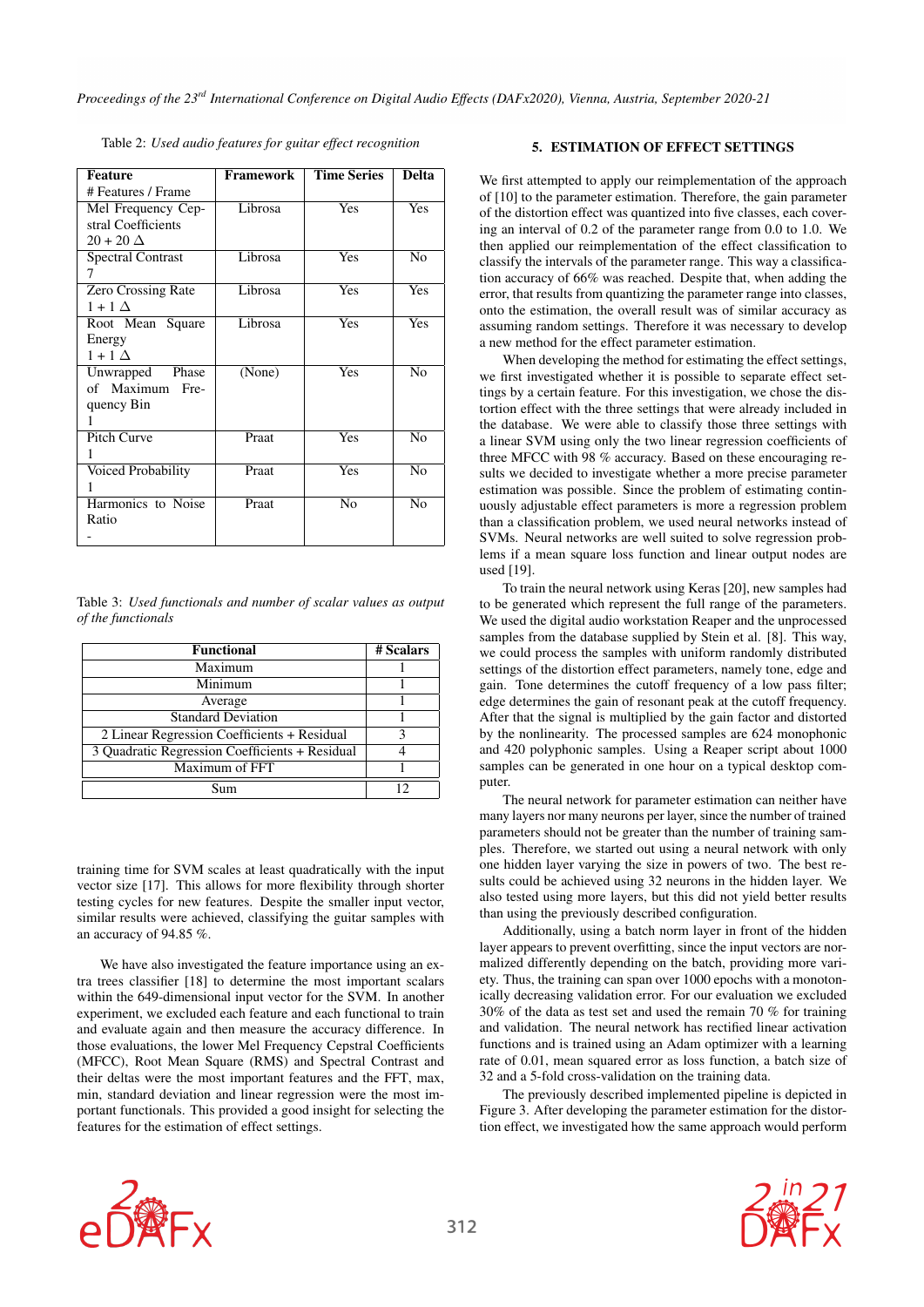<span id="page-3-0"></span>

Figure 3: *Pipeline for the estimation of the three parameters of the distortion effect*

on two further effects. We chose the delay with the parameters delay length and volume of the wet signal and the tremolo effect with the parameters modulation frequency and modulation depth. The delay time ranges from 0 ms to 1000 ms, the tremolo frequency ranges from 0.1 Hz to 30 Hz. By choosing these effects, we implemented the method for one nonlinear time-invariant, one linear time-invariant and one linear time-variant effect. We have used different features and functionals that are better suited for the specific effect parameters, but the approach remains the same.



Figure 4: *Pipeline for estimation of the three parameters of the delay effect*

For the delay, we used the onset detection not only for cutting the silence in the beginning but also to try to find the delayed onset. Since the feedback was disabled only one onset had to be

found. Despite that, extracting features at two onsets has proven to be more reliable, since the wrong onset can be detected and extracting features at the second onset provides redundancy for this case. Finding the correct onset is not trivial because the second onset is superimposed on the original signal with arbitrary phase relation. Out of different combinations of RMS-energy, MFCCs, spectral flow (onset strength) and their respective deltas, using the first MFCC delta and the RMS at the onset position yielded the best results. For the MFCC delta, not only the frame at the onset is used, but rather a sum of MFCC delta of the five frames before the detected onset. So, both features provide a measure of signal energy at the onset, which is increasing with the onset of the delayed signal.



Figure 5: *Pipeline for estimation of the three parameters of the tremolo effect*

The tremolo effect modulates the volume of the incoming signal periodically. Consequently, we try to analyze the volume of the signal using the RMS and its delta. Next, the FFT of those time series is calculated to find periodic modulation. To provide sufficient resolution, the FFT is interpolated by appending zeros until a size of 1024 is reached. This also ensures the corresponding frequencies of the frequency bins stay the same, independent of the length of the input signal. After identifying the maximum of the FFT spectrum, this maximum and 64 bins around it are set to zero and a second maximum is identified. This way, a redundancy is provided, in case the first maximum is not caused by the tremolo effect, but rather by the natural decay of the guitar signal, which generally causes a peak at around 1 Hz, making it harder to identify low modulation frequencies. The amplitude of the maximums and their bin numbers are then standardized and processed by the neural network.



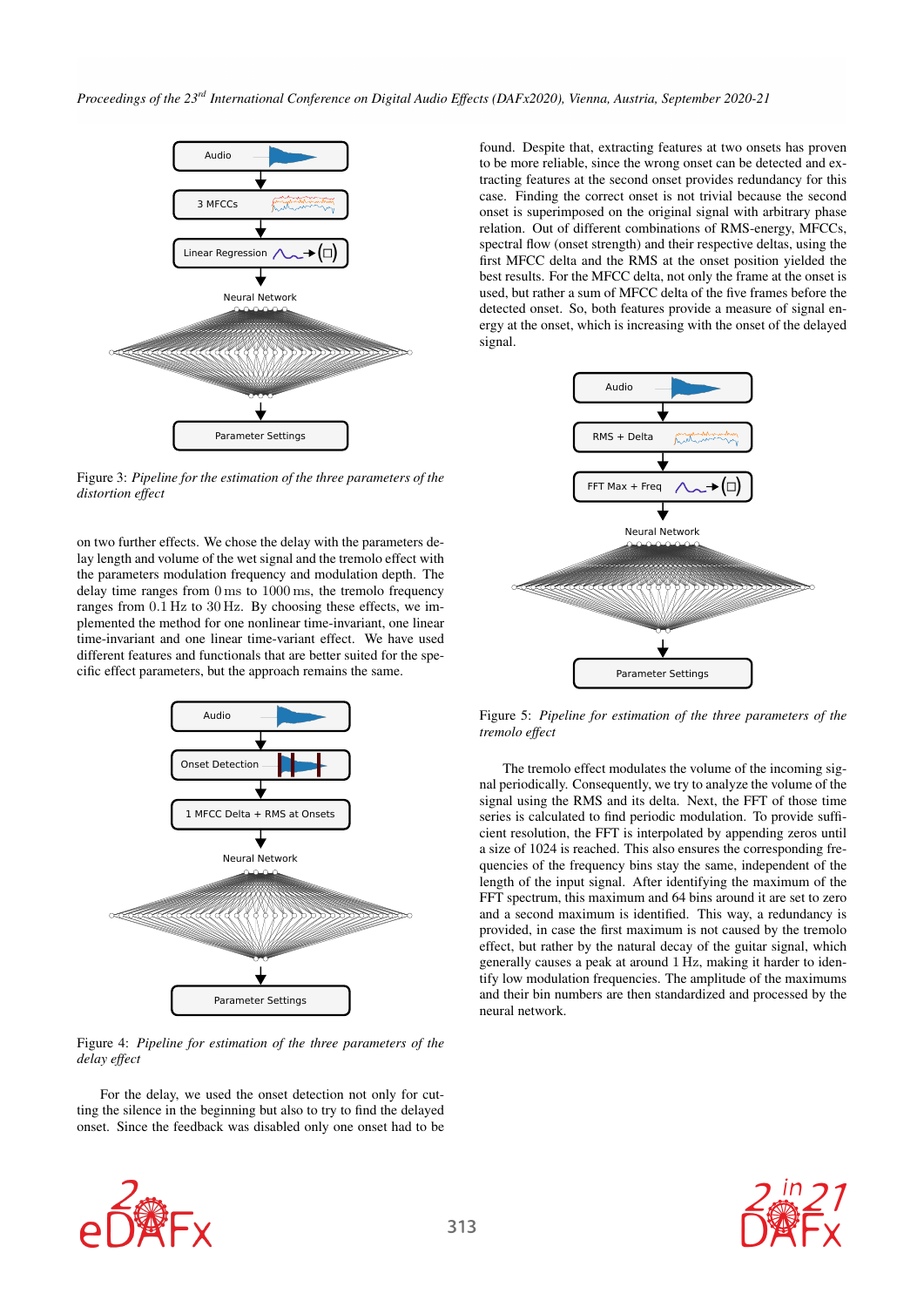<span id="page-4-0"></span>Proceedings of the 23<sup>rd</sup> International Conference on Digital Audio Effects (DAFx2020), Vienna, Austria, September 2020-21

#### 6. EVALUATION

We used the absolute error  $e$  from the ground truth parameter setting  $s_{true}$ , a continuous value from zero to one, to the estimated setting  $s_{est}$  to measure the performance.

$$
e = |s_{true} - s_{est}|
$$

<span id="page-4-1"></span>

Figure 6: *Absolute error of the estimation of the distortion effect parameters: the median is marked by an orange line, the surrounding box covers data from the 25% quartile to the 75% quartile. The whiskers cover the 5th percentile to the 95th percentile; everything outside of those percentiles is an outlier, displayed as circle.*

Figure [6](#page-4-1) displays the absolute error for the parameters edge, gain and tone of the distortion effect. The gain parameter is predicted with the smallest error of 0.05 on average. This parameter also generally has the largest subjective impact on the sound. The parameters edge and tone can be estimated with an average absolute error of 0.14 and 0.10 respectively. The extreme errors are also much greater than those of the gain parameter.

<span id="page-4-2"></span>

Figure 7: *Absolute error of the tone parameter estimation plotted against the ground truth setting of tone and edge*

Figure [7](#page-4-2) gives more insight into the outliers, which are depicted as the darkest points. Especially with high tone parameter settings, corresponding to high cutoff frequency, changes are hard to detect, since guitar signals have their highest amplitudes in the frequency spectrum in the first harmonics. Thus, the MFCC will not change very much when only the high frequency content is affected by changing the tone parameter. The outliers of the edge parameter show no such clear trends. One should consider that the edge parameter has a much smaller effect on the sound as it is perceived by a human than the other two parameters. So, errors in the setting of this parameter will not be noticed as clearly.

<span id="page-4-3"></span>

Figure 8: *Absolute error of the delay effect parameters, boxplot properties are as described in Figure [6](#page-4-1)*

The delay parameters wet and length can be estimated with an average absolute error of 0.16 and 0.06 respectively. Figure [8](#page-4-3) shows that the extreme errors for both parameters are above 0.7. The wet parameter estimation performs worse than the length, since errors in the length parameter estimation will lead to errors in the wet parameter estimation, since the wrong segment of the audio sample will be analyzed.

<span id="page-4-4"></span>

Figure 9: *Absolute error of the length parameter estimation plotted against the ground truth setting of length and wet*

Figure [9](#page-4-4) shows that these outliers are all at either low wet settings, where the delay will be inaudible or at low length settings. A length setting below 0.05 corresponds to a delay below 50 ms, where the delay rather acts as a comb filter. Thus, most of the outliers are negligible, since they are results of settings that would not be chosen, when a delay effect is desired. Analyzing the wet parameter error, we observed the same phenomena, with the difference of an overall greater error.

The tremolo parameters depth and frequency can be estimated with an average absolute error of 0.08 and 0.06 respectively. Figure [10](#page-5-10) also shows some outliers, but the median error here is much lower compared to other effects. The depth error is influenced by the frequency error, since if the wrong FFT bin is chosen, the magnitude of the wrong bin will be analyzed.

Figure [11](#page-5-11) shows that very low depth settings, leading to the effect being inaudible, make the frequency estimation harder. Low frequency settings can be indistinguishable from the natural decay



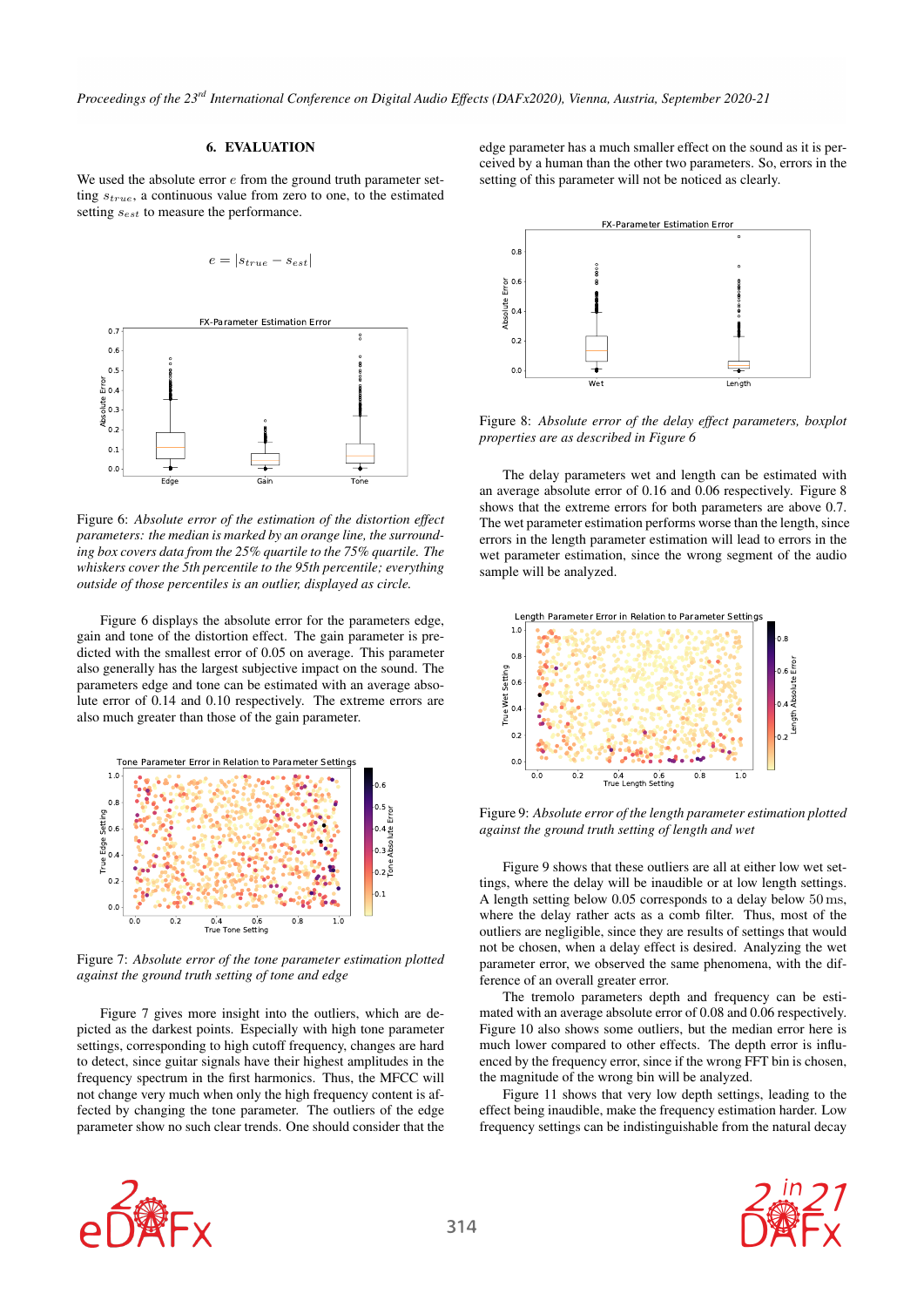<span id="page-5-10"></span>

Figure 10: *Absolute error of the estimation of the tremolo effect parameters, boxplot properties are as described in Figure [6](#page-4-1)*

<span id="page-5-11"></span>

Figure 11: *Absolute error of the frequency parameter estimation plotted against the ground truth setting of frequency and depth*

of the guitar string. Especially if the modulation curve decreases while the sample is decaying, the effect can be inaudible. The greatest outliers of the depth parameter error seem to stem from the same phenomenon. As with the delay, it can be assumed that the settings producing the greatest errors, are being used the least in typical guitar recordings.

From our own experience of creating guitar sounds, we estimate that a guitar player can be sufficiently accurate by only setting effect parameters in steps of 0.1, which would result in an absolute error of 0.05. This would mean that the average errors of the proposed method are close to the precision of a human expert, especially considering, that currently only a single note is analyzed. If a whole song or song section was analyzed, the results could potentially be significantly improved by taking an average of the estimated settings for each onset.

#### 7. FUTURE WORK

<span id="page-5-5"></span>Future research should investigate whether better results could be reached using architectures with learned features for this problem, such as convolutional neural networks or neural networks with long short-term memory cells as suggested by Humphrey et al. [\[21\]](#page-6-13) and similar to the implementations of Sheng et al. in [\[13\]](#page-6-4). It might be effective to utilize transfer learning using networks that have previously been trained for phoneme recognition, since phoneme recognition implicitly determines filter parameters (such as jaw, tongue and lip positions) of the human voice, necessary to distinguish phonemes independent of the speaker. Additionally, it

might be useful to investigate how well humans can estimate individual effect parameters to evaluate if the current method's performance is sufficient for the designated use case. This could be done in a survey by either having humans reproduce effect settings from audio or humans rating differences in effect settings in a MUSHRA test.

### 8. CONCLUSION

<span id="page-5-6"></span>This paper presents a novel method for estimating guitar effect settings. For this purpose, specific features catered to the characteristics of each effect class have been selected. These features are then processed by shallow neural networks to perform a mapping from the feature data to the estimated parameter values. This method can estimate effect parameters with errors potentially close to those of human experts. The method has been implemented and tested successfully for a distortion, delay and tremolo effect, representing one effect from each major guitar effect category. The average errors for the different parameters are between  $\pm 5\%$  and  $\pm 16\%$ . The estimation is most accurate for parameters which have the greatest impact on the sound and commonly used settings are estimated more accurately.

The python code base containing the effect parameter estimation as well as our implementation of the effect recognition is available at:

<https://github.com/henrikjuergens/guitar-fx-extraction/>

### 9. REFERENCES

- <span id="page-5-0"></span>[1] Brecht De Man, Joshua Reiss, and Ryan Stables, "Ten years of automatic mixing," in *3rd Workshop on Intelligent Music Production*, 09 2017.
- <span id="page-5-1"></span>[2] Romain Hennequin, Anis Khlif, Felix Voituret, and Manuel Moussallam, "Spleeter: A fast and state-of-the art music source separation tool with pre-trained models," Late-Breaking/Demo ISMIR 2019, November 2019, Deezer Research.
- <span id="page-5-2"></span>[3] Fabian-Robert Stöter, Stefan Uhlich, Antoine Liutkus, and Yuki Mitsufuji, "Open-unmix - a reference implementation for music source separation," *Journal of Open Source Software*, vol. 4, pp. 1667, 09 2019.
- <span id="page-5-3"></span>[4] Christian Dittmar, Estefanía Cano, Jakob Abeßer, and Sascha Grollmisch, "Music Information Retrieval Meets Music Education," in *Multimodal Music Processing*, Meinard Müller, Masataka Goto, and Markus Schedl, Eds., vol. 3 of *Dagstuhl Follow-Ups*, pp. 95–120. Schloss Dagstuhl– Leibniz-Zentrum fuer Informatik, Dagstuhl, Germany, 2012.
- <span id="page-5-4"></span>[5] Udo Zölzer, Ed., *DAFX: Digital Audio Effects*, Wiley, second edition, 2011.
- <span id="page-5-7"></span>[6] Kerstin Dosenbach, Wolfgang Fohl, and Andreas Meisel, "Identification of Individual Guitar Sounds by Support Vector Machines," Tech. Rep., 2008.
- <span id="page-5-8"></span>[7] Perfecto Herrera, Geoffroy Peeters, and Shlomo Dubnov, "Automatic classification of musical instrument sounds," *Journal of New Music Research*, vol. 32, 08 2010.
- <span id="page-5-9"></span>[8] Michael Stein, Jakob Abeßer, Christian Dittmar, and Gerald Schuller, "Automatic Detection of Audio Effects in Guitar and Bass Recordings," in *Audio En-*